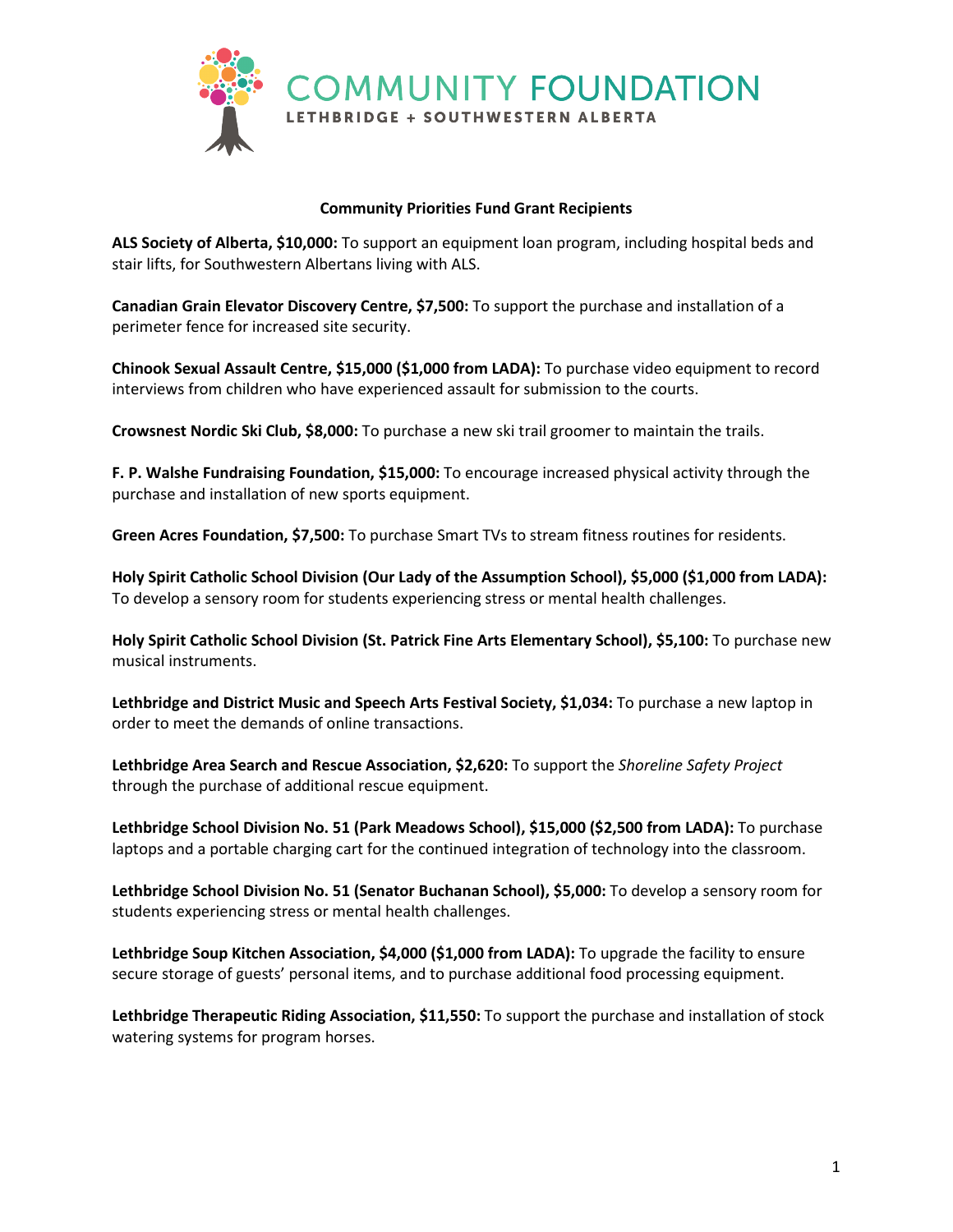

**Municipal District of Pincher Creek No. 9 (Twin Butte Community Society), \$15,000:** To support the installation of an elevator in the community hall, which will provide accessibility for people with mobility barriers.

**Municipal District of Taber (Vauxhall Agriculture Society), \$12,180:** To support the renovation of the rodeo grounds to create a safer environment for both the livestock and the rodeo competitors.

**Municipal District of Willow Creek No. 26 (MAE Belle Club), \$3,750:** To replace the furnace in the Ardenville Hall.

**Milo and District Agricultural Society, \$7,500:** To support bathroom renovations.

**Palliser Regional School Division (Jennie Emery Elementary School), \$5,000:** To develop a sensory room for students experiencing stress or mental health challenges.

**Palliser Regional School Division (R. I. Baker Middle School), \$5,000:** To develop a sensory room for students experiencing stress or mental health challenges.

**The Lethbridge and District Japanese Garden Society, \$15,000 (\$2,000 from LADA):** To develop an interactive digital exhibit to display in the Japanese Garden's new Programming and Community Facility.

**The Southern Alberta Self-Help Association, \$10,000 (\$1,500 from LADA):** To purchase a van for the transportation of clients to appointments.

**Town of Claresholm (Claresholm Childcare Society), \$10,000:** To upgrade the exterior of the childcare facility.

**Town of Magrath, \$10,000:** To support the installation of a water slide at the new swimming pool.

**Town of Pincher Creek (Royal Canadian Legion Pincher Branch #43), \$7,500:** To replace the building's windows with new, energy-efficient models.

**Town of Raymond (Raymond Volunteer Fire Department), \$15,000:** To purchase an electric hydraulic ram, which will accelerate rescues in severe motor vehicle accidents.

**Village of Carmangay (Carmangay Community Centre), \$15,000:** To purchase and install new kitchen cabinets in the community centre.

**Village of Champion, \$15,000:** To renovate an abandoned gas station into a workshop and art studio for the community.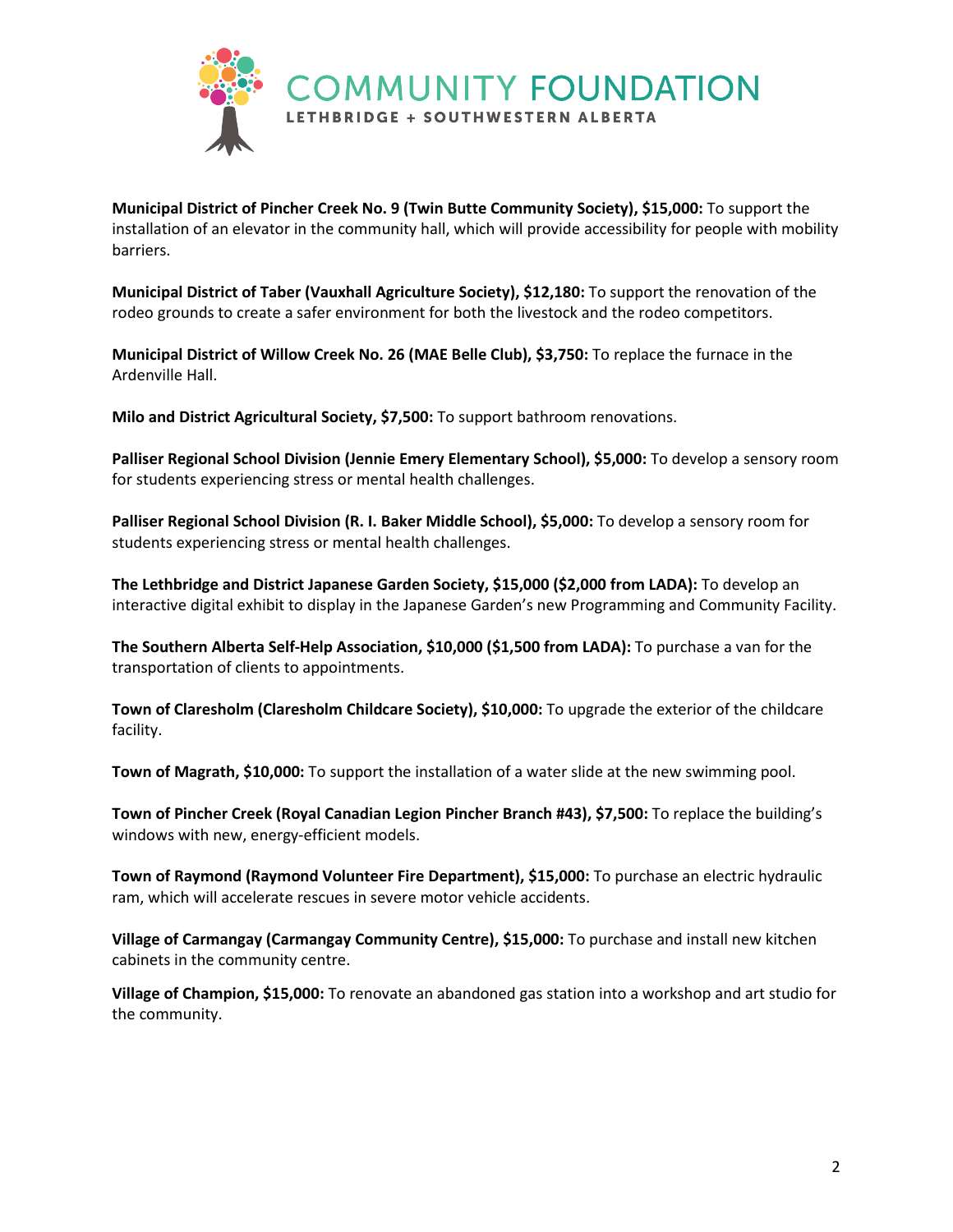

## **Henry S. Varley Fund for Rural Life Grant Recipients**

**4-H Foundation of Alberta, \$3,000:** To support the purchase of equipment used at Regional 4-H events in Southern Alberta.

**Carmangay and District Municipal Library, \$3,500:** To support the library's after school program, which focuses on mental and physical health, and other learning opportunities for youth.

**Friends of Taber Literacy Association, \$5,000:** To support Taber Newcomers Services and the expansion of programming.

**Prostate Cancer Centre MAN VAN, \$4,000:** To support the ongoing operations of the MAN VAN, a mobile men's health clinic that offers mental health checks and blood testing for men aged 40-80, in the rural community.

**Scientists in Schools, \$9,000:** To develop and distribute hands-on virtual STEM experiences for children living in rural and/or low-income communities.

**Southern Alberta Medicar Society (HALO), \$30,000:** To develop and deliver training to first responders in rural Southwestern Alberta.

**Southwest Alberta Sustainable Community Initiative Centre (SASCI), \$5,000:** To support research on grassland recovery strategies and regulations to help minimize the loss of native grasslands in Southwestern Alberta.

**Town of Coaldale, \$6,750:** To purchase equipment for the Kate Andrews Fire Academy, which provides students of Kate Andrews High School the opportunity to earn college credit in the medical first responder and fire responder fields.

**Wild Rose Community Connections, \$20,000:** To support the development of a food rescue program in Claresholm, which collects consumable food from grocery stores and restaurants that cannot be sold due to damage, excess, or imminent best before dates.

## **Emergency Community Support Fund Grant Recipients**

**Calgary Alpha House Society (Lethbridge Shelter), \$25,500:** To support the purchase of hygiene and snack kits for clients, upgrade the current laundry services to meet AHS public health regulations related to the COVID-19 pandemic, and hire additional staff supports at the permanent and temporary overflow shelters in Lethbridge.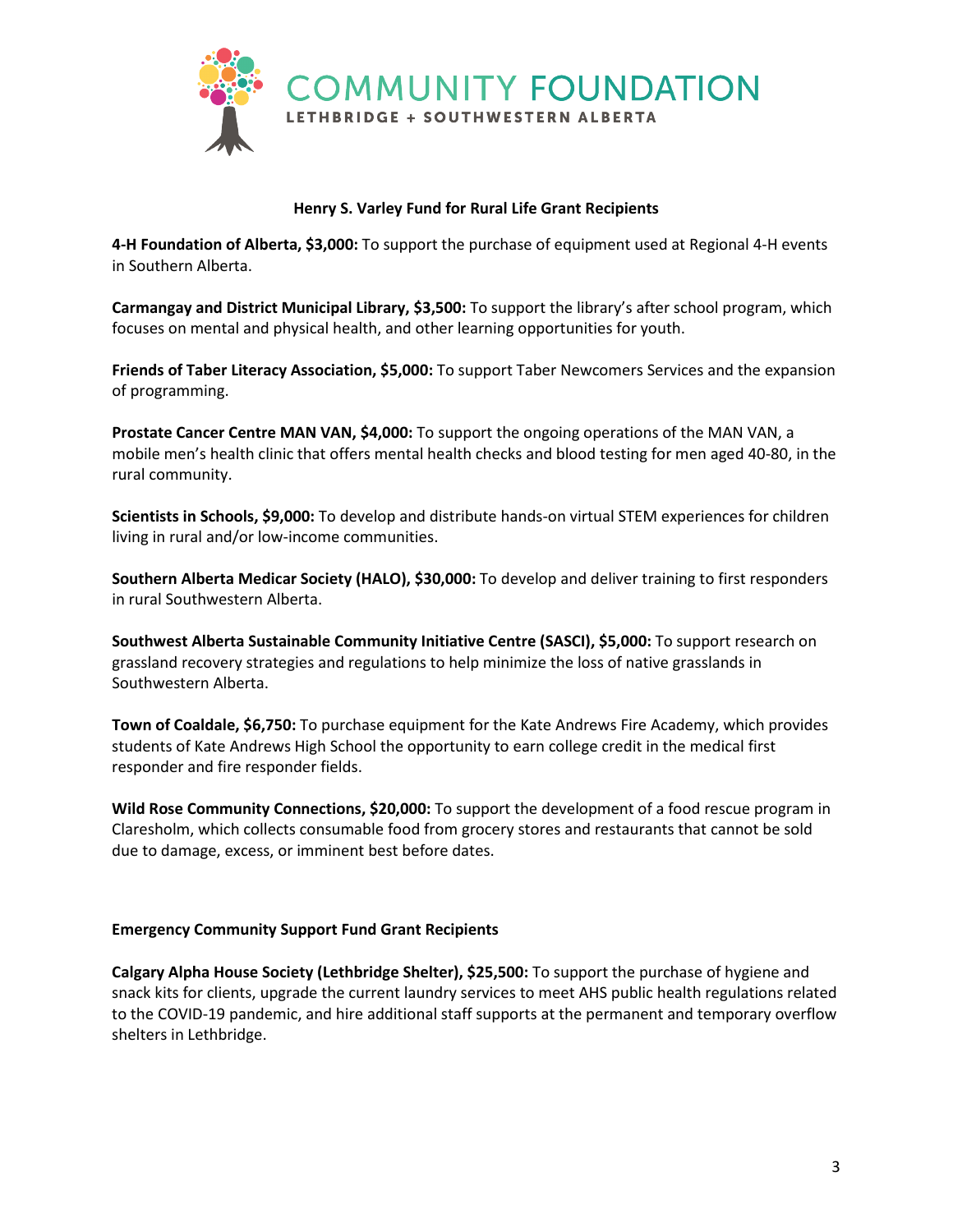

**Chinook Sexual Assault Centre, \$2,000:** To purchase personal protective equipment and cleaning materials necessary to re-open the Centre to meet AHS public health regulations related to the COVID-19 pandemic.

**Claresholm Animal Rescue Society, \$10,000:** To subsidize veterinary services for the increasing number of animals abandoned due to the COVID-19 pandemic.

**Claresholm and District Health Foundation, \$4,600:** To support the mental health and well-being of seniors through the purchase of exercise bikes and robotic companion pets.

**Claresholm and District Transportation Society, \$6,400:** To support the safe re-launch of transport services during COVID-19 through the purchase of new tires, fuel, plexiglass screens, and cleaning supplies.

**Claresholm Senior Citizens Drop-in Centre, \$15,000:** To support the development of an outreach program for the provision of health and well-being check-ins with seniors living in their own homes. The program also includes the delivery of medications and groceries.

**Crossroads Counselling Centre Society, \$25,000:** To subsidize counselling supports for low income and frontline workers experiencing mental health challenges due to the COVID-19 pandemic.

**Fort Macleod Handibus Society, \$1,760:** To purchase personal protective equipment and additional cleaning supplies, allowing the Handibus Society to re-open services for the safe transportation of clients.

**Fort Macleod Public Library and the Town of Fort Macleod, \$10,000:** To purchase personal protective equipment, increased shelving, mobile partitions, bin storage, and book carts for the safe re-opening of the library during the COVID-19 pandemic.

**Lethbridge Family Services, \$20,000:** To purchase an air purifying system support, which will support the safe re-opening of the main office in Lethbridge.

**Lethbridge Victim Assistance Society, \$8,625:** To hire a relief staff to coordinate and seek out new volunteers that are needed to support victims during the COVID-19 pandemic.

**Marquis Foundation (Vulcan), \$4,800:** To support residents' mental health through the purchase of iPads and an outdoor fire pit to allow residents to safely visit, both virtually and in-person, with family and friends.

**Nanton Quality of Life Foundation, \$1,200:** To support the development and distribution of craft kits for children and youth in the community that are isolated by the COVID-19 pandemic.